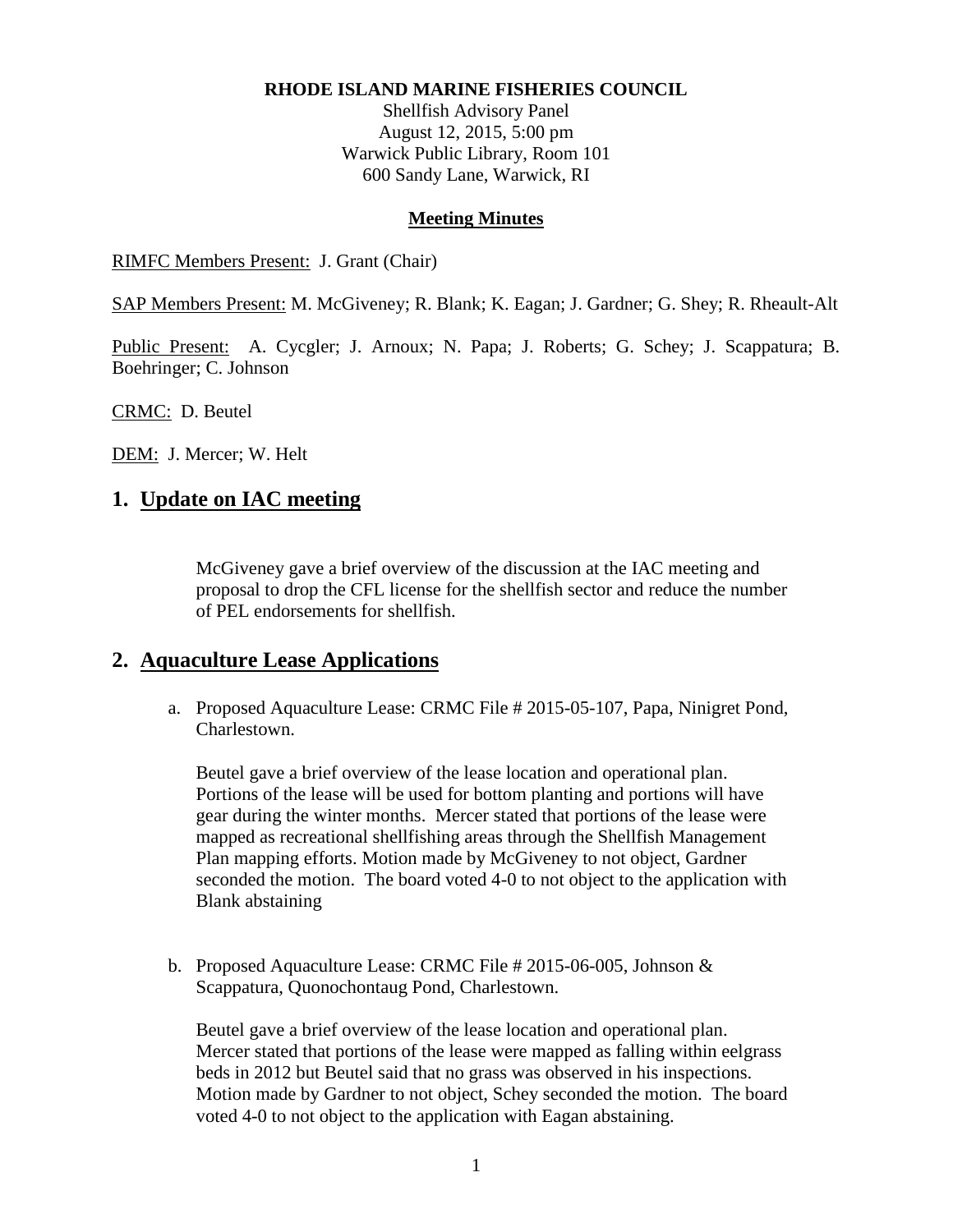c. Proposed Aquaculture Lease: CRMC File # 2015-07-027, Blaney, Harbor of Refuge, Narragansett.

Beutel gave a brief overview of the lease location and operational plan. Concerns were raised about the length of the lease and when the gear would be put in the water and removed. Motion made by Blank to not object, McGiveney seconded the motion. The board voted 3-0 to not object to the application with Gardner and Eagan abstaining

d. Proposed Aquaculture Lease: CRMC File # 2015-07-031, Arnoux, Quonochontaug Pond, Charlestown.

Beutel gave a brief overview of the lease location and operational plan. Motion made by McGiveney to not object, Gardner seconded the motion. The board voted 4-0 to not object to the application with Blank abstaining

e. Proposed Aquaculture Lease: CRMC File # 2015-07-083, Boehringer & Hoehn, Point Judith Pond, South Kingstown.

Beutel gave a brief overview of the lease location and operational plan. Mercer stated that portions of the lease were mapped as recreational shellfishing areas through the Shellfish Management Plan mapping efforts. Motion made by Blank to not object, Eagan seconded the motion. The board voted 5-0 to not object to the application.

f. Proposed Aquaculture Lease: CRMC File # 2015-07-087, Roberts, Ninigret Pond, Charlestown.

Beutel gave a brief overview of the lease location and operational plan. Mercer stated that portions of the lease were mapped as recreational shellfishing areas through the Shellfish Management Plan mapping efforts. Motion made by McGiveney to not object, Blank seconded the motion. The board voted 4-0 to not object to the application with Gardner abstaining

g. Proposed Aquaculture Lease: CRMC File # 2015-07-089, Cataldo, Point Judith Pond, Narragansett.

Beutel gave a brief overview of the lease location and operational plan. Motion made by Blank to not object, Gardner seconded the motion. The board voted 5-0 to not object to the application.

## **3. Determination of Winter Harvest Schedule**